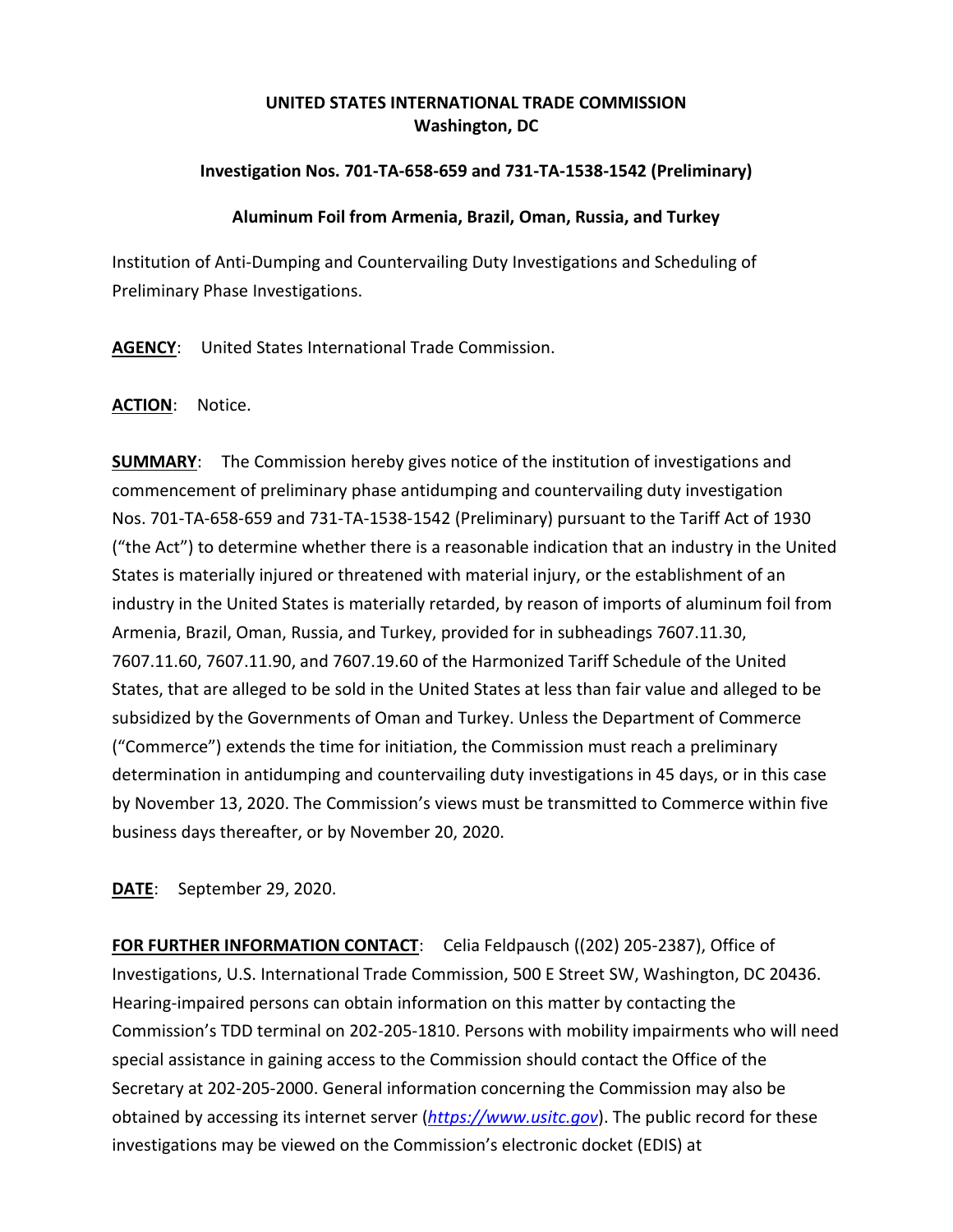#### **SUPPLEMENTARY INFORMATION**:

**Background**.--These investigations are being instituted, pursuant to sections 703(a) and 733(a) of the Tariff Act of 1930 (19 U.S.C. 1671b(a) and 1673b(a)), in response to a petition filed on September 29, 2020, by the Aluminum Association Trade Enforcement Working Group, Arlington, Virginia and its individual members - Gränges Americas Inc., Franklin, Tennessee; JW Aluminum Company, Daniel Island, South Carolina; and Novelis Corporation, Atlanta, Georgia.

For further information concerning the conduct of these investigations and rules of general application, consult the Commission's Rules of Practice and Procedure, part 201, subparts A and B (19 CFR part 201), and part 207, subparts A and B (19 CFR part 207).

**Participation in the investigations and public service list**.--Persons (other than petitioners) wishing to participate in the investigations as parties must file an entry of appearance with the Secretary to the Commission, as provided in §§ 201.11 and 207.10 of the Commission's rules, not later than seven days after publication of this notice in the *Federal Register*. Industrial users and (if the merchandise under investigation is sold at the retail level) representative consumer organizations have the right to appear as parties in Commission antidumping duty and countervailing duty investigations. The Secretary will prepare a public service list containing the names and addresses of all persons, or their representatives, who are parties to these investigations upon the expiration of the period for filing entries of appearance.

**Limited disclosure of business proprietary information (BPI) under an administrative protective order (APO) and BPI service list**.--Pursuant to § 207.7(a) of the Commission's rules, the Secretary will make BPI gathered in these investigations available to authorized applicants representing interested parties (as defined in 19 U.S.C. 1677(9)) who are parties to the investigations under the APO issued in the investigations, provided that the application is made not later than seven days after the publication of this notice in the *Federal Register*. A separate service list will be maintained by the Secretary for those parties authorized to receive BPI under the APO.

**Conference**.--In light of the restrictions on access to the Commission building due to the COVID–19 pandemic, the Commission is conducting the staff conference through video conferencing on Tuesday, October 20, 2020. Requests to appear at the conference should be emailed to preliminaryconferences@usitc.gov (DO NOT FILE ON EDIS) on or before October 16, 2020. Please provide an email address for each conference participant in the email. Information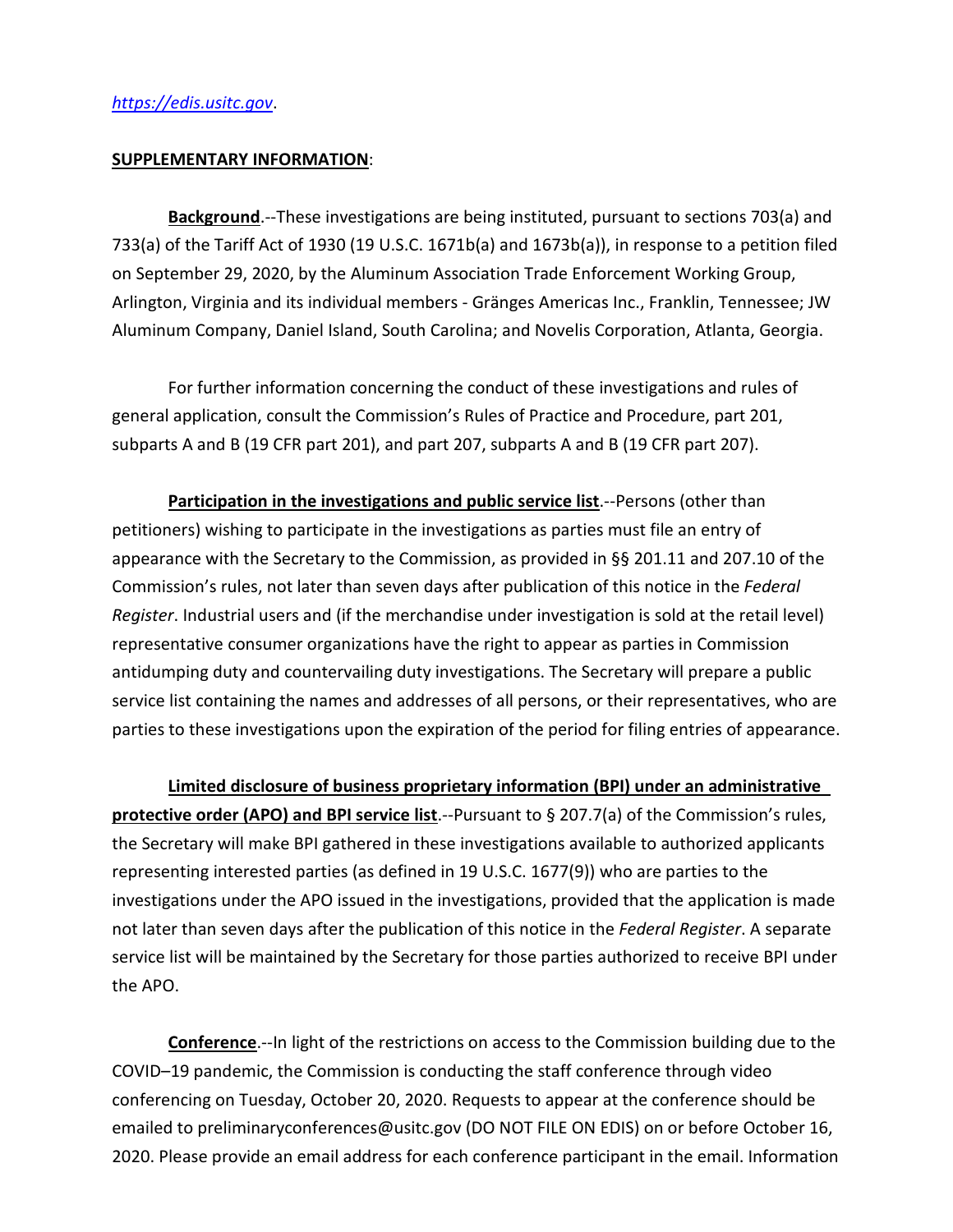on conference procedures will be provided separately and guidance on joining the video conference will be available on the Commission's Daily Calendar. A nonparty who has testimony that may aid the Commission's deliberations may request permission to participate by submitting a short statement.

Please note the Secretary's Office will accept only electronic filings during this time. Filings must be made through the Commission's Electronic Document Information System (EDIS, https:// edis.usitc.gov). No in-person paper-based filings or paper copies of any electronic filings will be accepted until further notice.

**Written submissions**.--As provided in §§ 201.8 and 207.15 of the Commission's rules, any person may submit to the Commission on or before October 23, 2020, a written brief containing information and arguments pertinent to the subject matter of the investigations. Parties may file written testimony in connection with their presentation at the conference. All written submissions must conform with the provisions of § 201.8 of the Commission's rules; any submissions that contain BPI must also conform with the requirements of §§ 201.6, 207.3, and 207.7 of the Commission's rules. The Commission's *Handbook on Filing Procedures*, available on the Commission's website at

[https://www.usitc.gov/documents/handbook\\_on\\_filing\\_procedures.pdf,](https://www.usitc.gov/documents/handbook_on_filing_procedures.pdf) elaborates upon the Commission's procedures with respect to filings.

In accordance with §§ 201.16(c) and 207.3 of the rules, each document filed by a party to the investigations must be served on all other parties to the investigations (as identified by either the public or BPI service list), and a certificate of service must be timely filed. The Secretary will not accept a document for filing without a certificate of service.

**Certification**.--Pursuant to § 207.3 of the Commission's rules, any person submitting information to the Commission in connection with these investigations must certify that the information is accurate and complete to the best of the submitter's knowledge. In making the certification, the submitter will acknowledge that any information that it submits to the Commission during these investigations may be disclosed to and used: (i) by the Commission, its employees and Offices, and contract personnel (a) for developing or maintaining the records of these or related investigations or reviews, or (b) in internal investigations, audits, reviews, and evaluations relating to the programs, personnel, and operations of the Commission including under 5 U.S.C. Appendix 3; or (ii) by U.S. government employees and contract personnel, solely for cybersecurity purposes. All contract personnel will sign appropriate nondisclosure agreements.